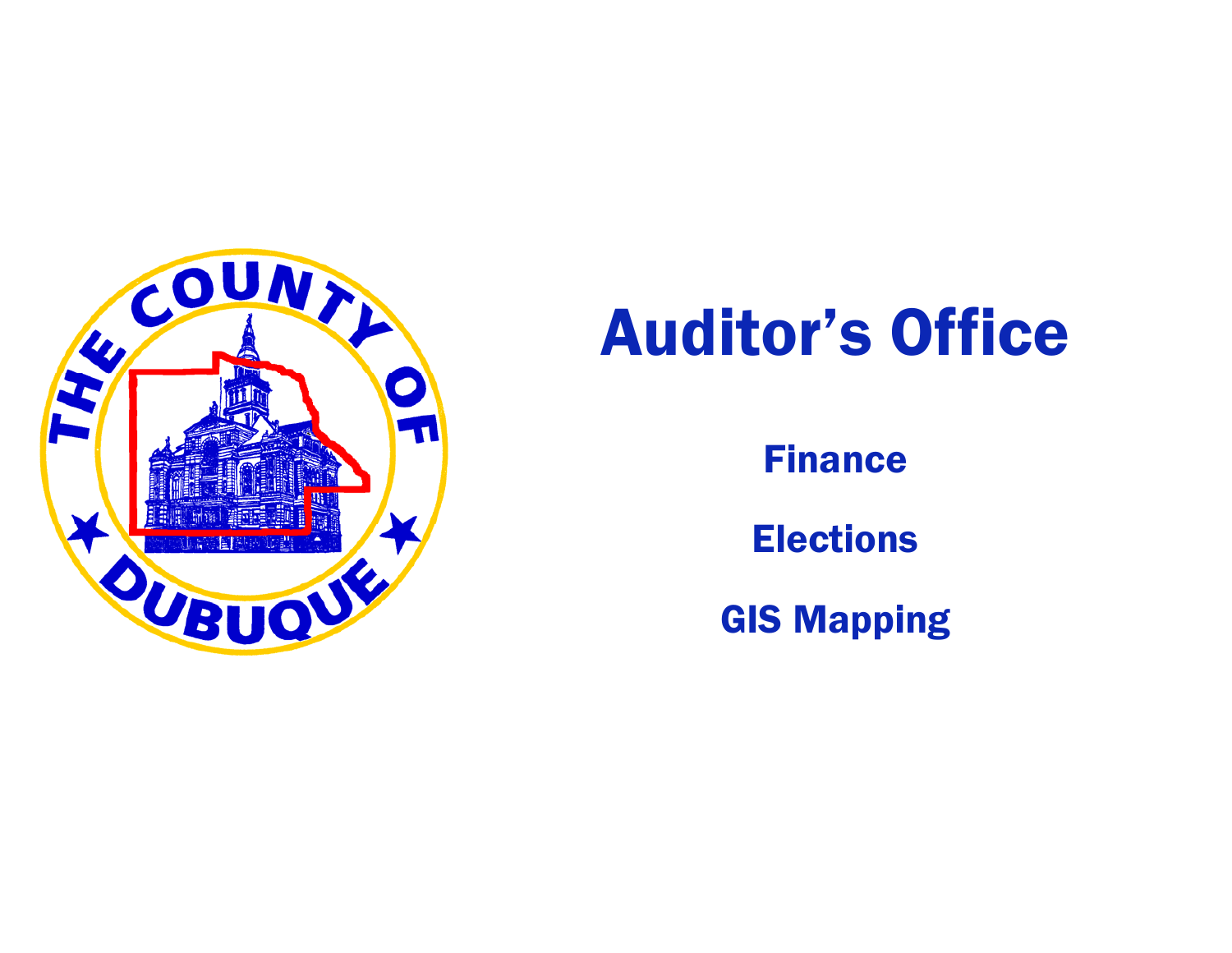### Finance

- o Megan Bonert, Accounting & Tax Manager, CPA
	- o**Valuations**
	- oTax Billing
	- o Annual Financial Report
- o Rosanne Lahr, Deputy Payroll, CPA
- o Paula Herber, Accounts Payable, Clerk
	- oFixed Assets
- o Mary Habel, Deputy Secretary to the Board
	- oTownship Liaison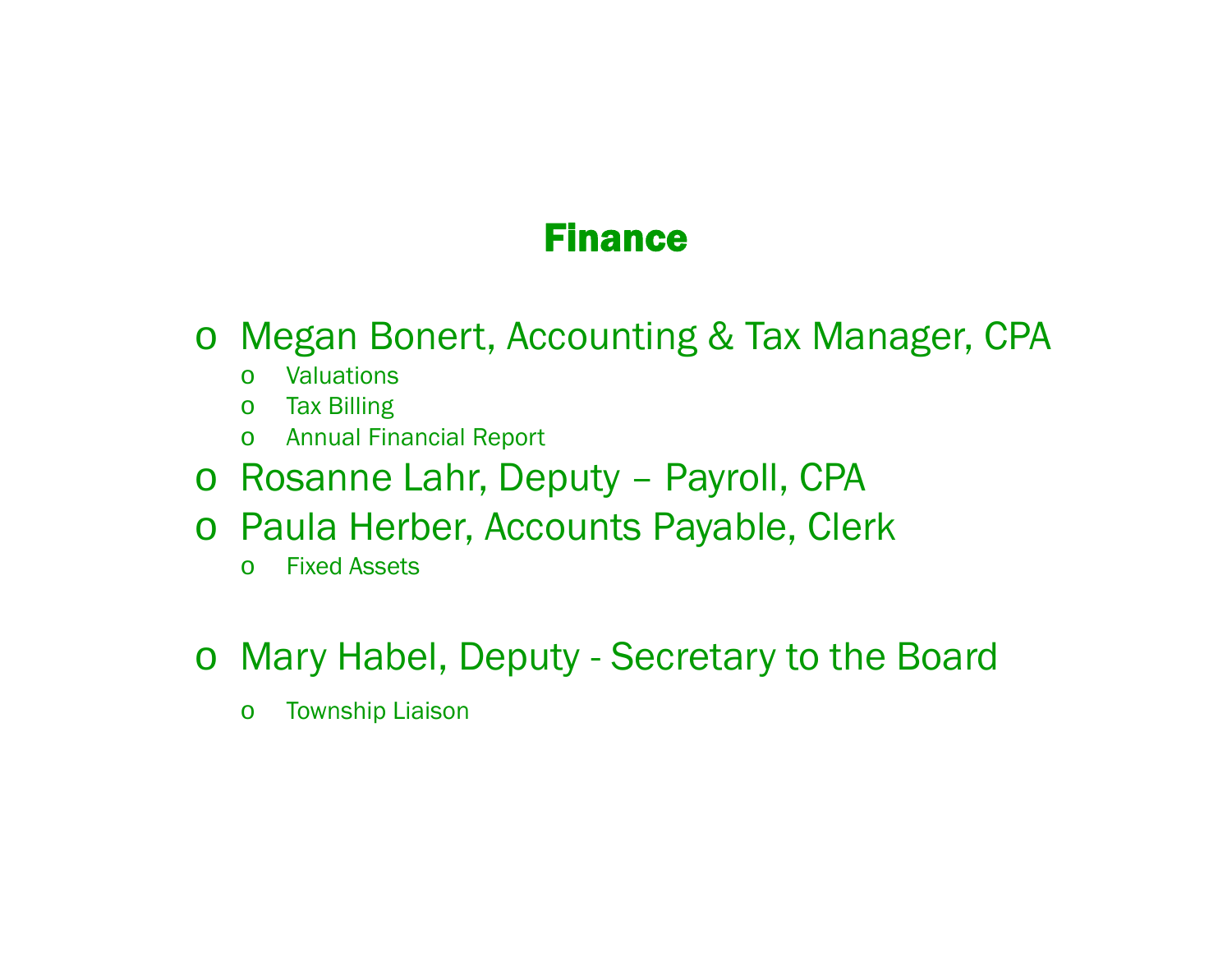## GIS Mapping

- o Jeff Miller, GIS Project Coordinator
- o Jill Kloppenburg, Deputy
- o Joel Heilman, Deputy
	- oReal Estate transactions
	- oGIS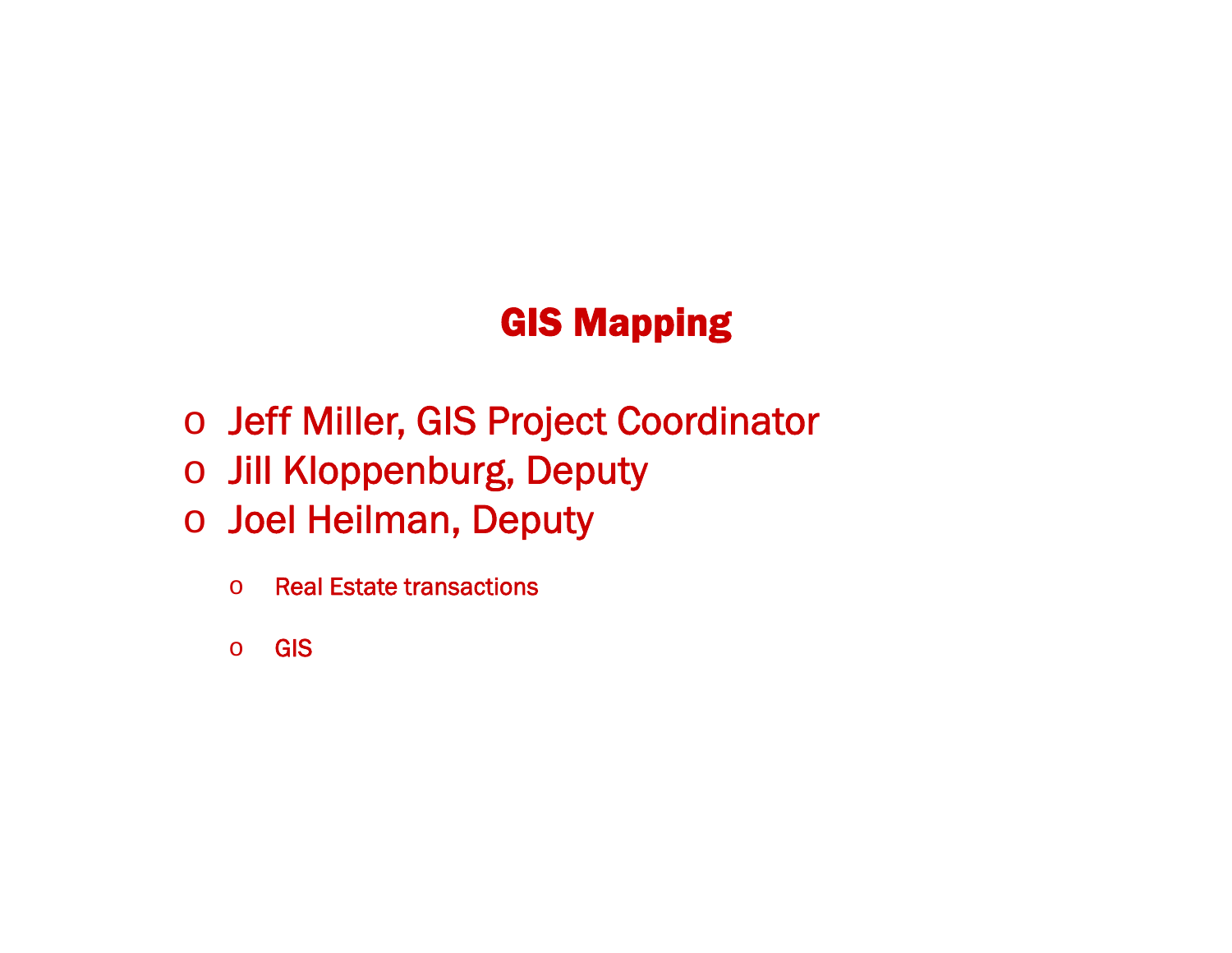#### Elections

Jenny Hillary—Deputy Commissioner of Elections, CERA Jim Bodnar—Administrative Coordinator Becky Griebel—Clerk III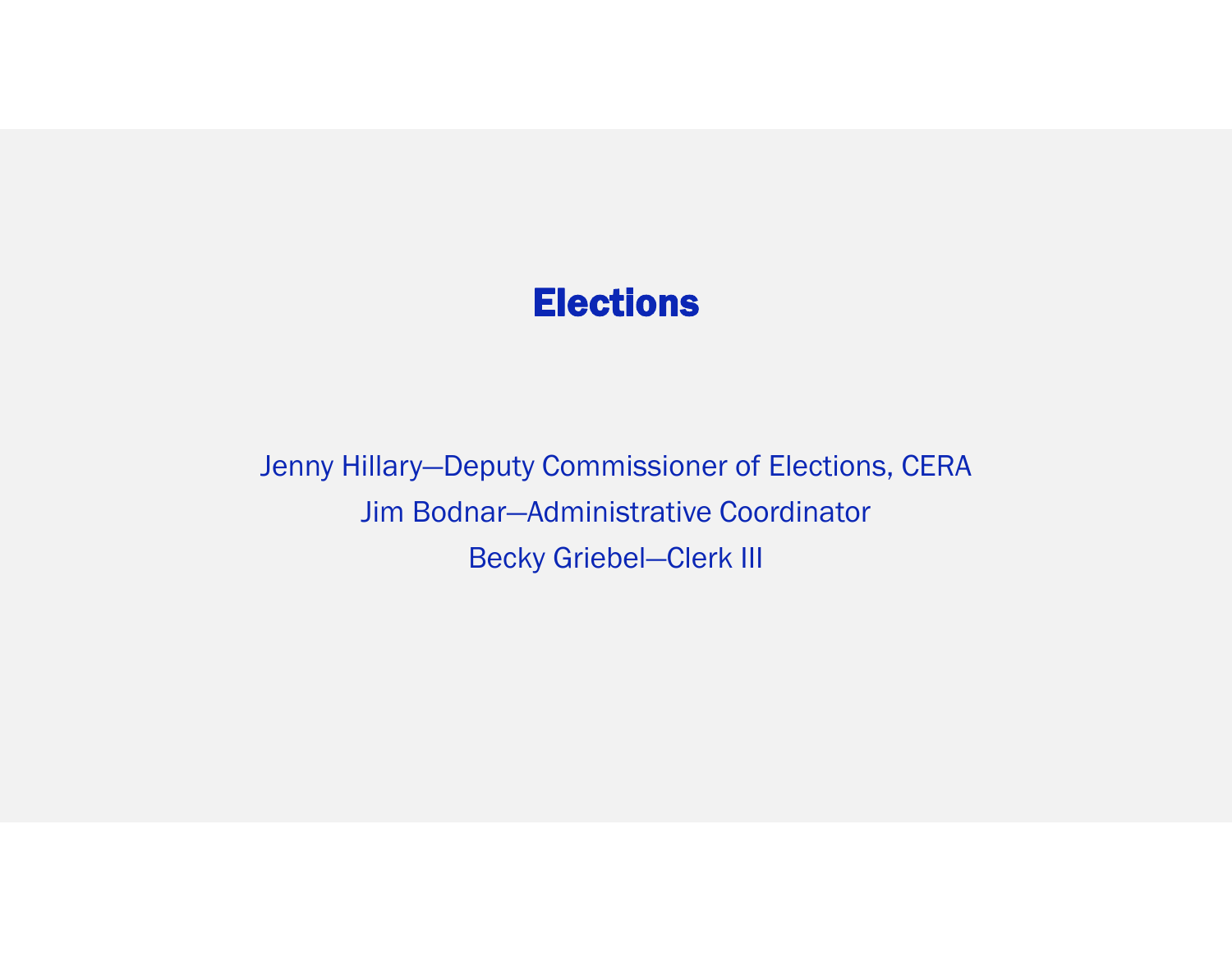

- •1642 Cross State Match
- • 5508 total National Change of Address matches



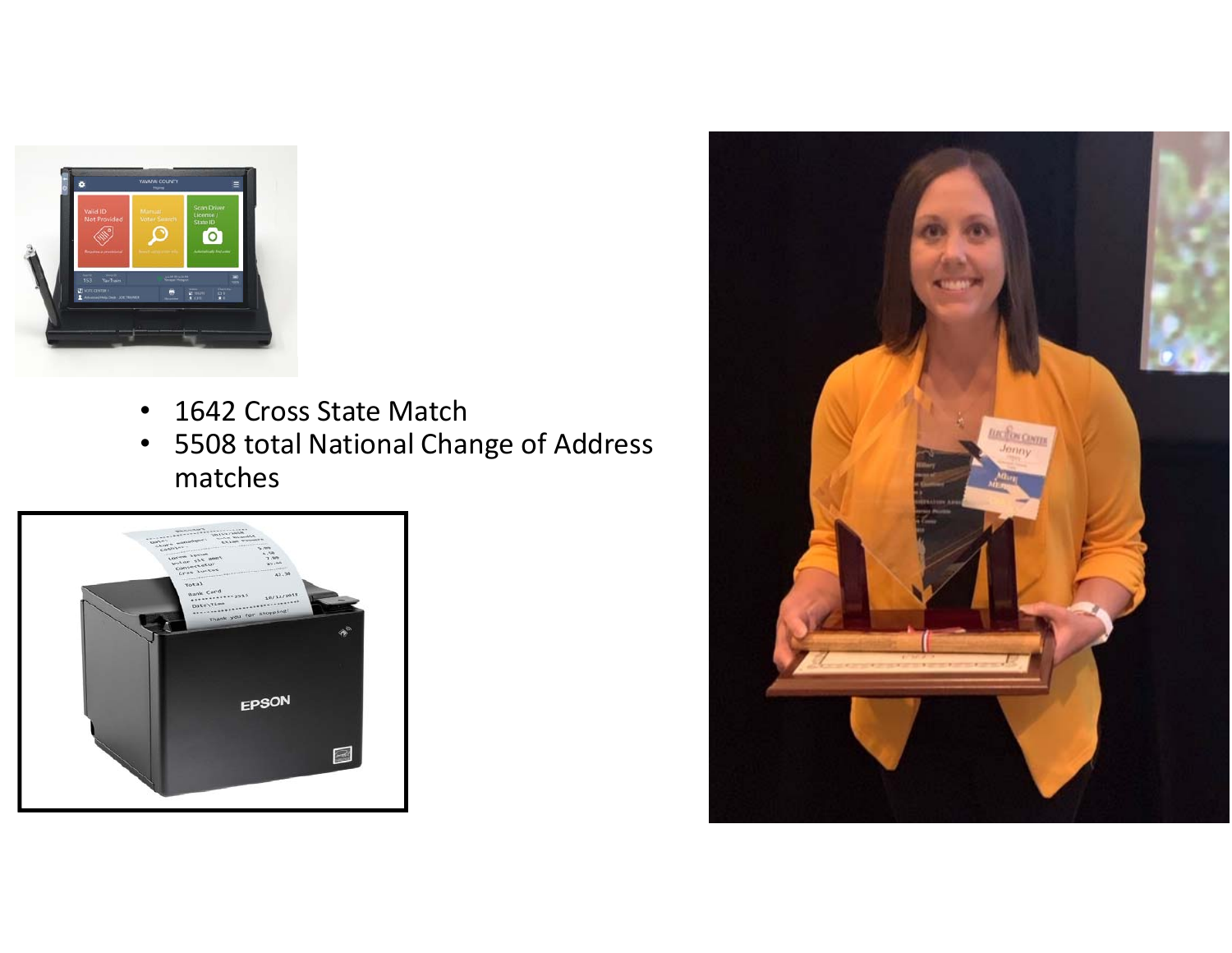# General Election Election Records for 2016

| <b>Most Eligible Voters:</b>                         | 70,070 |
|------------------------------------------------------|--------|
| Most Absentee Ballots Requested in one day:          | 1,646  |
| (October 12)                                         |        |
| Most Absentee Ballots processed & Mailed in one day: | 1,511  |
| (October 12)                                         |        |
| Most Walk-in Absentee Requests in one day:           | 675    |
| (November 7)                                         |        |
| <b>Most Same Day Election Registrations:</b>         | 1,840  |
| Most Military/overseas ballots issued:               | 160    |
| Satellite voters:                                    | 1,775  |
|                                                      |        |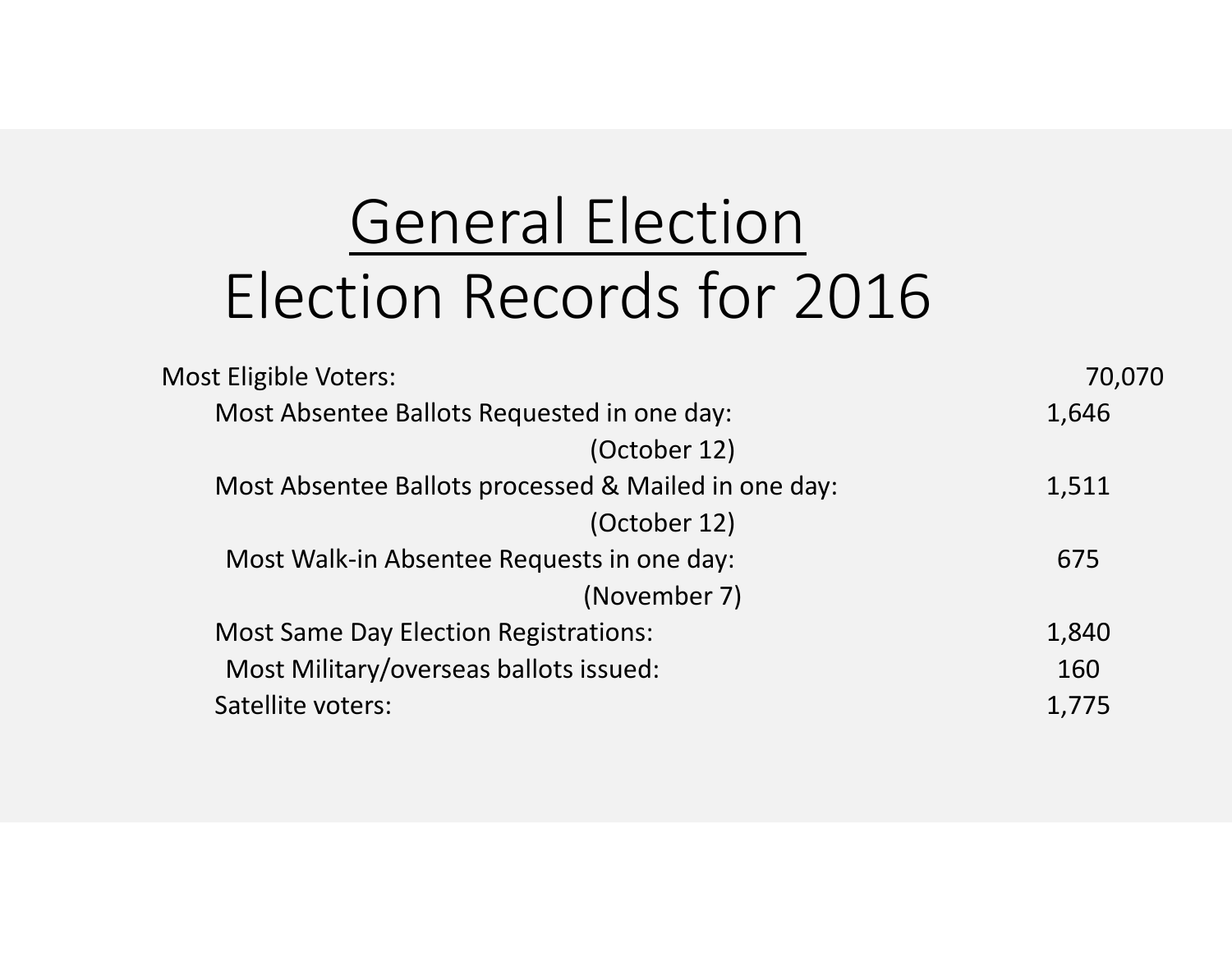## 2012 Election compared to 2016

While more absentees were requested and received in 2012, during the 40‐days prior to the 2016 election more work was processed. (starting on the 40<sup>th</sup> day you can vote in‐person. 2297 more requests done in 2016)

Courthouse in‐person record: 234 on 11/4/16 and there was a total of 471 in-person. Then on 11/7/16 there was total of 675 and I'm guessing ½ at courthouse.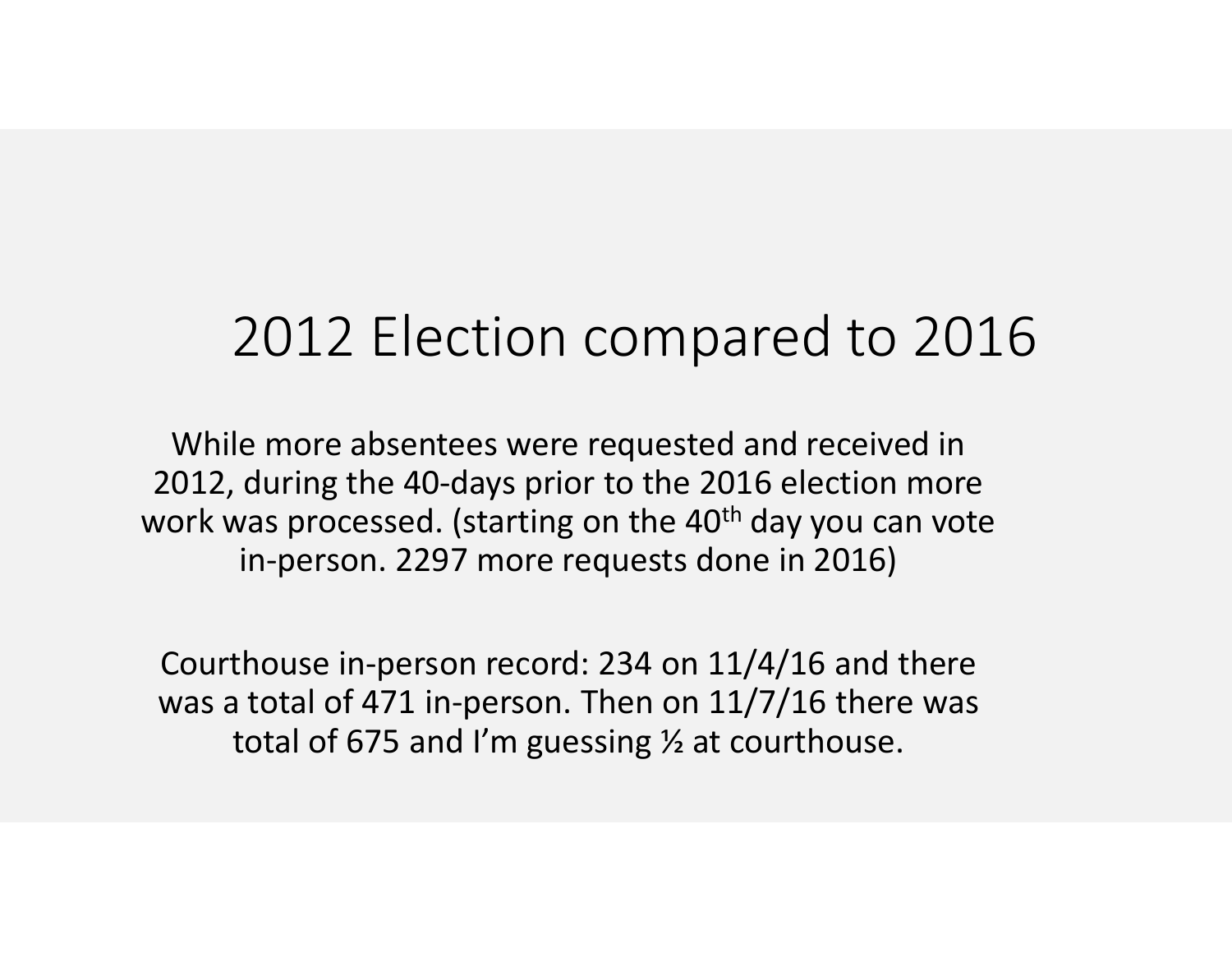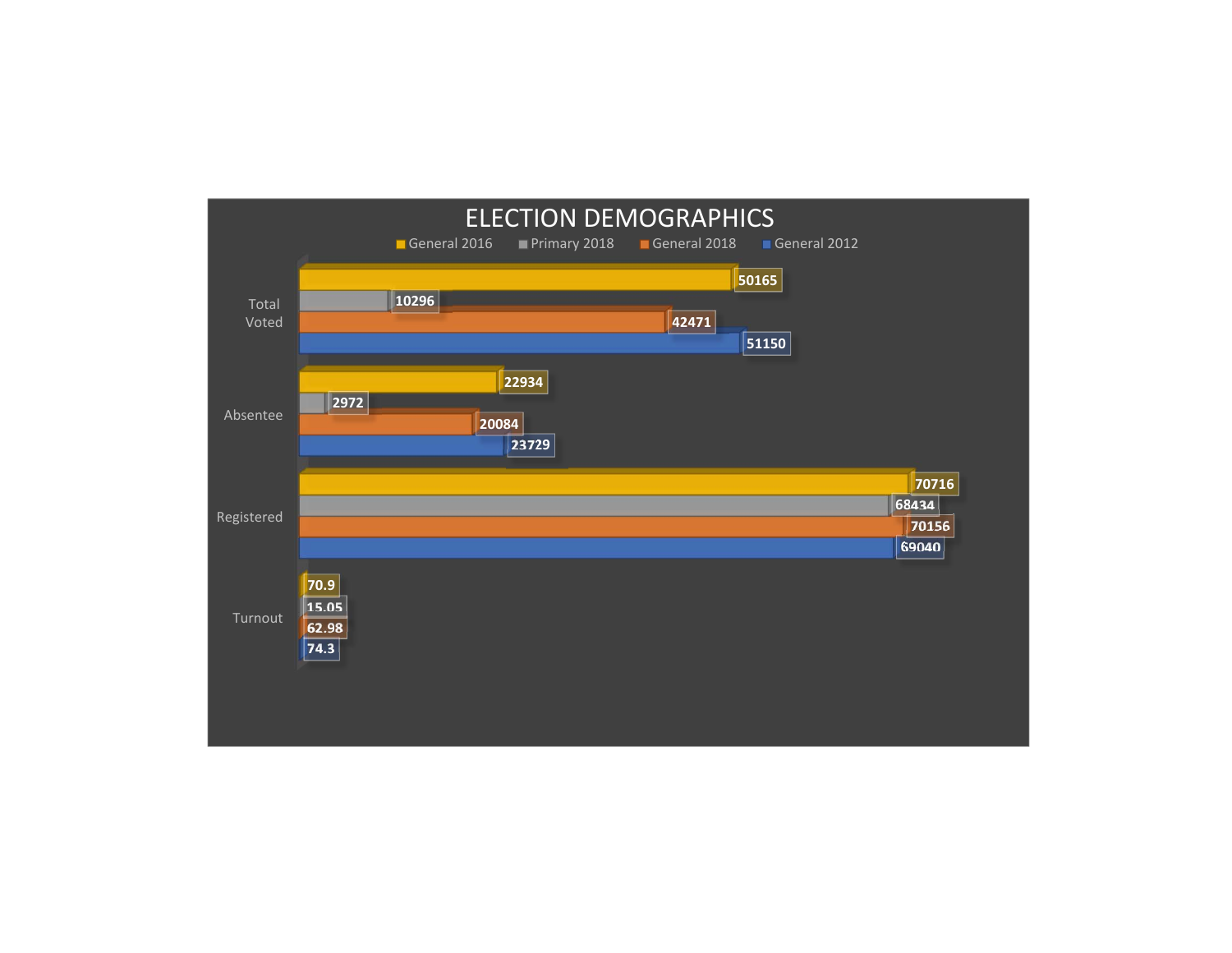

#### Who is Voting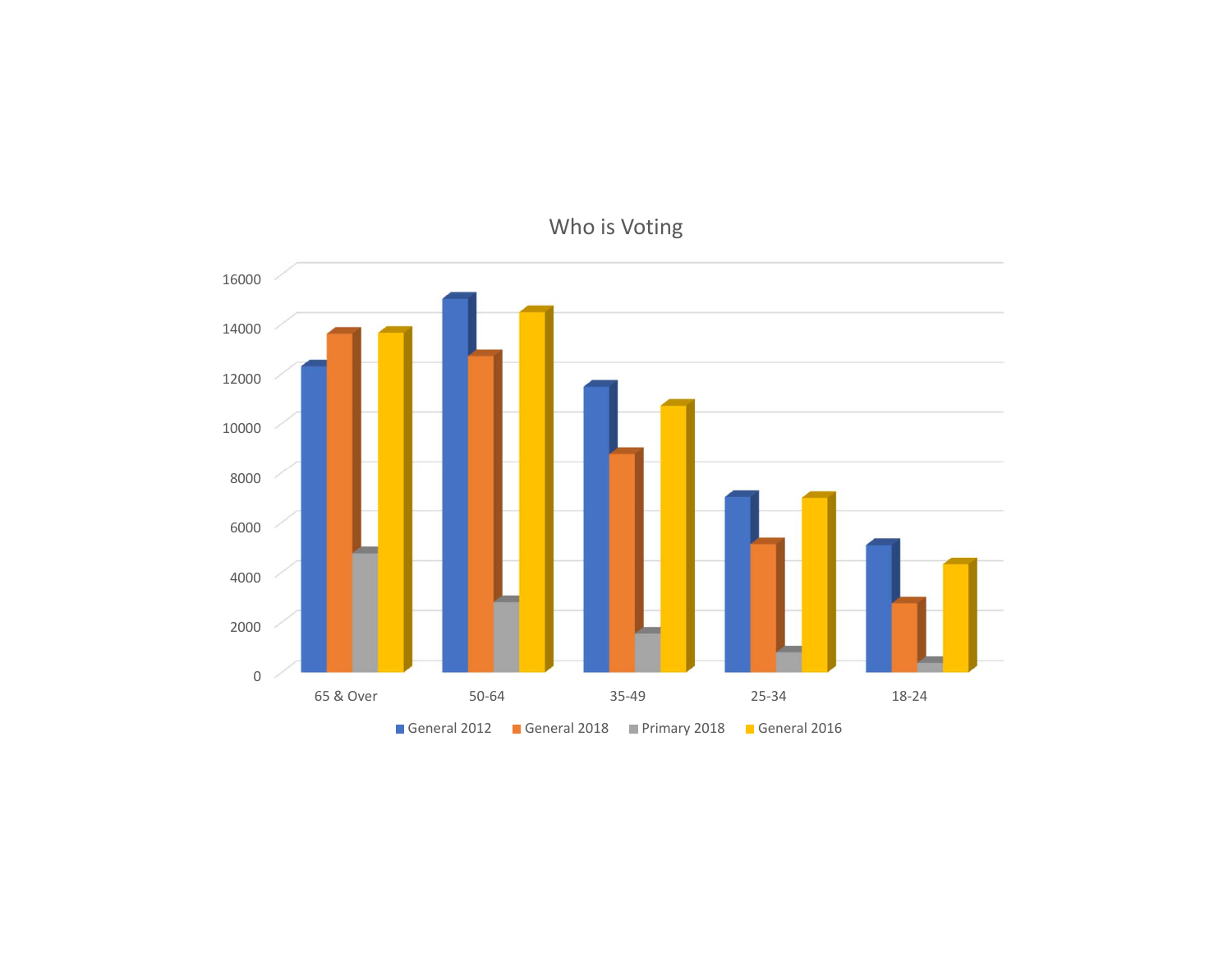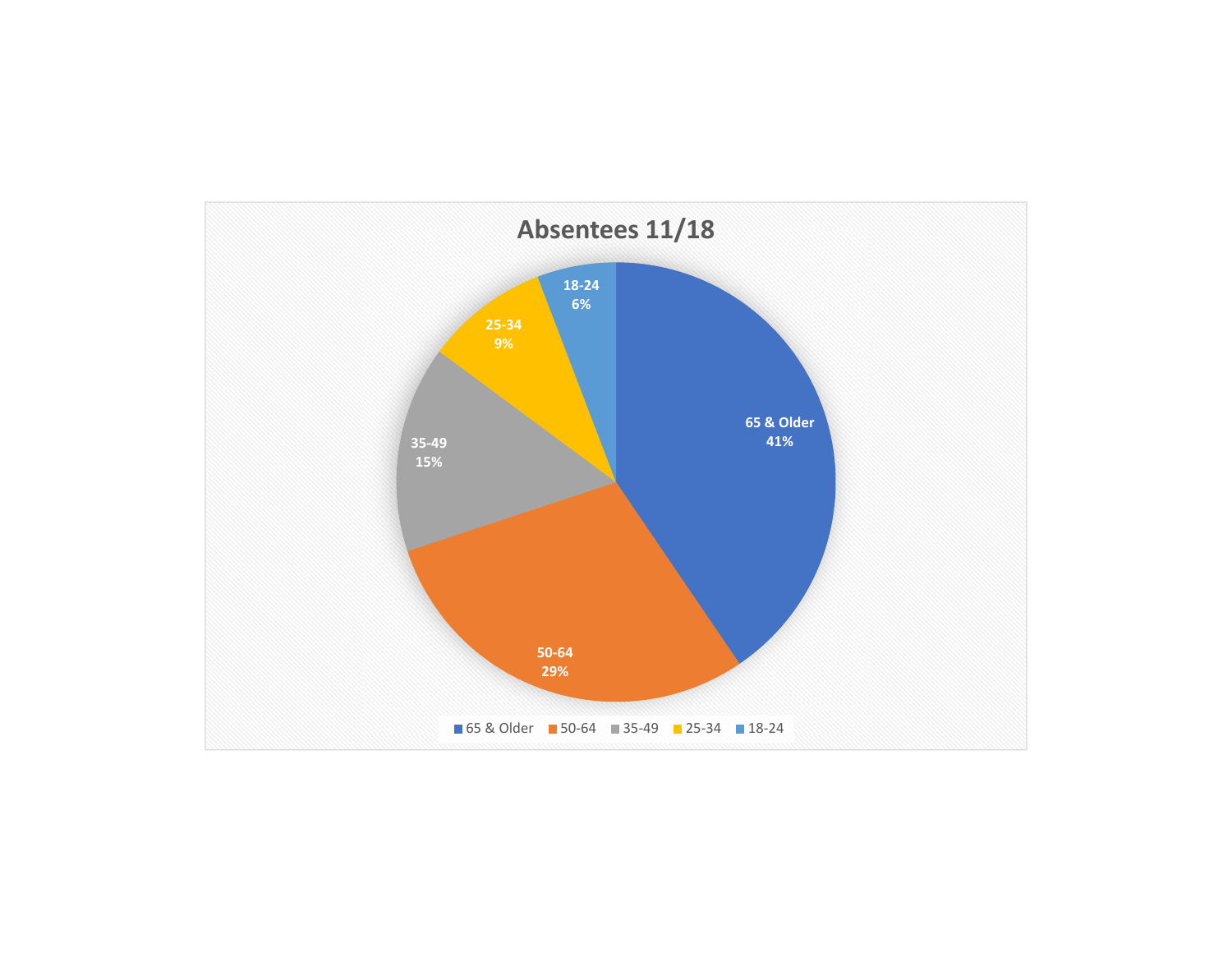## Voter's first

- Voter Driven
	- Making sure that voters are provided with the forms that they need to be registered to vote, absentee vote, and know where their polling locations are.
- Deadlines
	- Voter Registration Deadline‐10 days before general elections, 11 days before all other elections
	- Military and Overseas ballots must be issued 45‐days before the election
	- Absentee ballots will be mailed to the voter within 24 hours after the auditor receives the request.
	- All ballots received by 5:00 p.m. the Saturday before a General must be reviewed for completeness or voter must be notified immediately.
	- Within 14-days of a regularly scheduled election any voter registration form or change of information in a voter registration record submitted to the auditor, an acknowledgment must be sent with 48‐hours of receipt of the form or change of information.
	- **There is NO put that off until tomorrow, around election time, everything gets done that day.**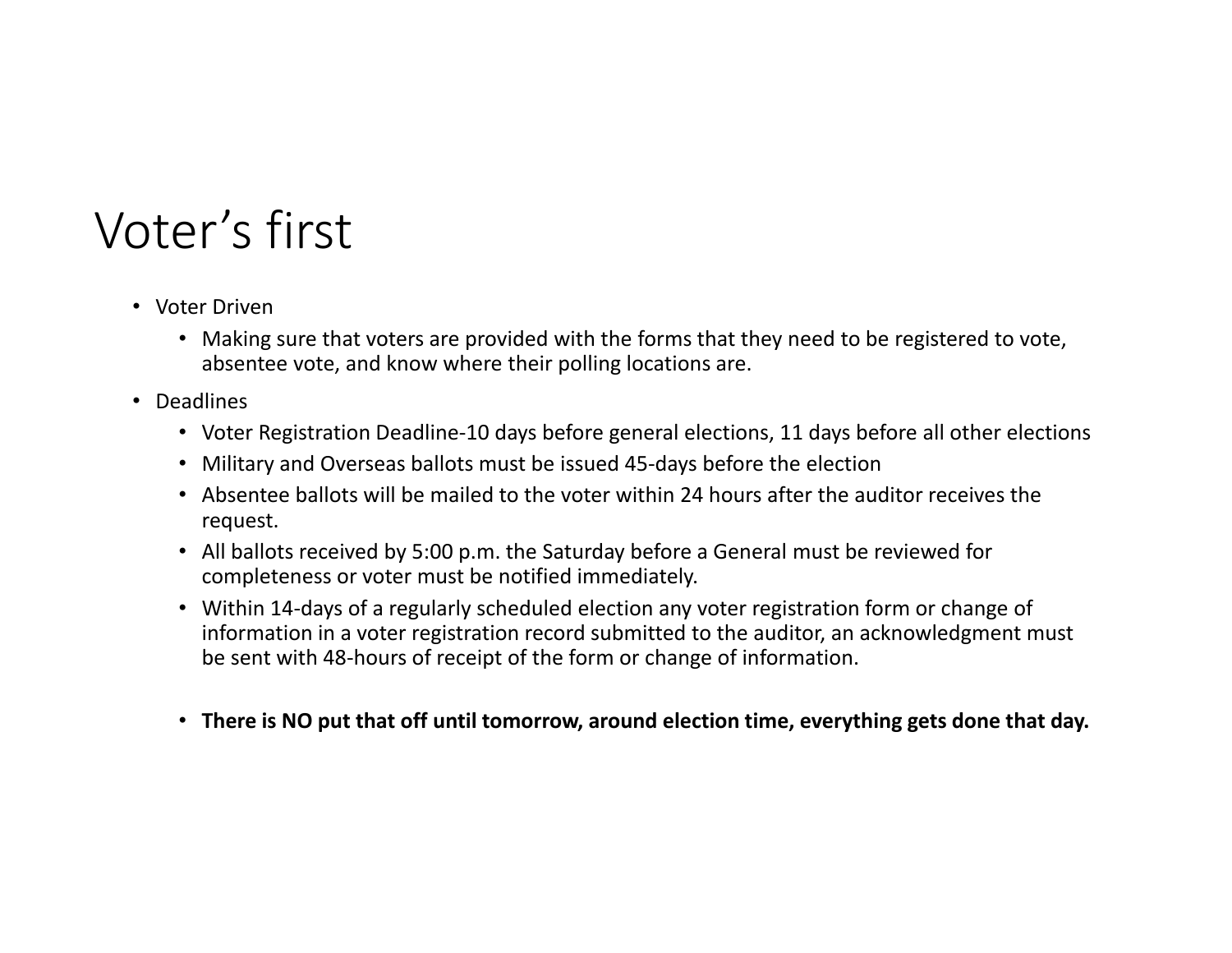Five Flags Special Election 9/8/2020

City Council supposed to have resolution on February 4<sup>th</sup> agenda



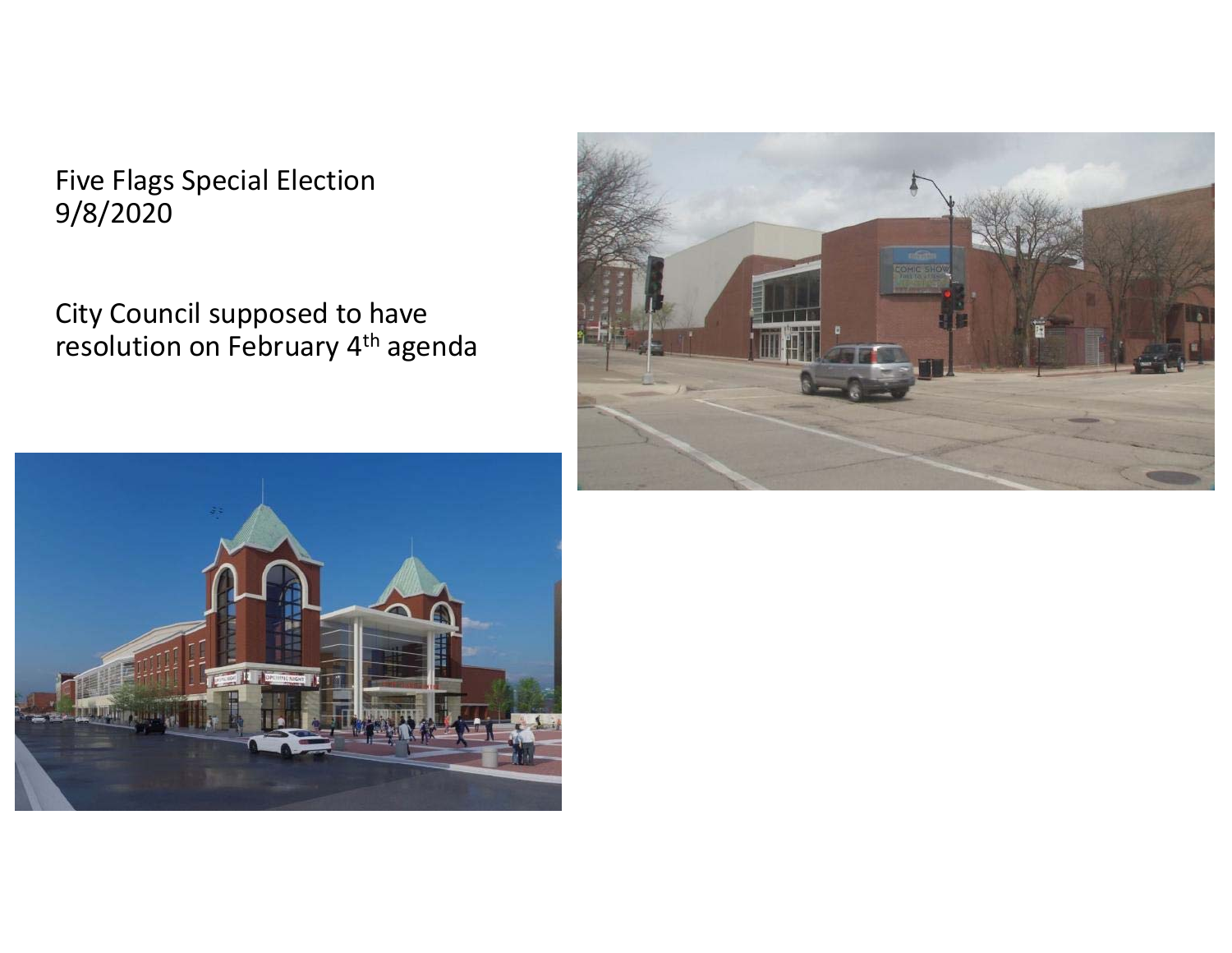Future of the Annex Lease up July 31, 2021